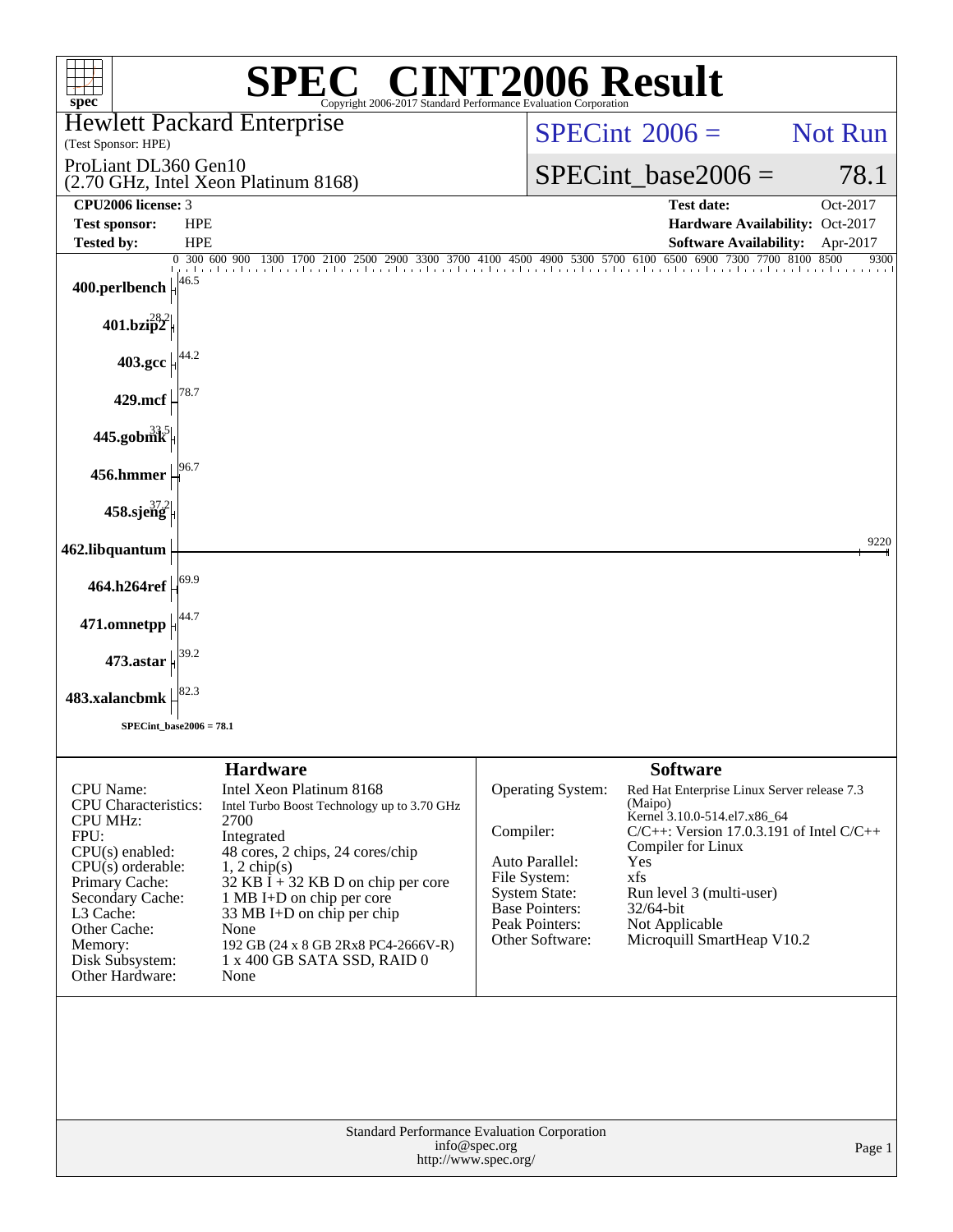

Hewlett Packard Enterprise

(Test Sponsor: HPE)

ProLiant DL360 Gen10

(2.70 GHz, Intel Xeon Platinum 8168)

 $SPECint2006 =$  Not Run

### SPECint base2006 =  $78.1$

**[CPU2006 license:](http://www.spec.org/auto/cpu2006/Docs/result-fields.html#CPU2006license)** 3 **[Test date:](http://www.spec.org/auto/cpu2006/Docs/result-fields.html#Testdate)** Oct-2017 **[Test sponsor:](http://www.spec.org/auto/cpu2006/Docs/result-fields.html#Testsponsor)** HPE **[Hardware Availability:](http://www.spec.org/auto/cpu2006/Docs/result-fields.html#HardwareAvailability)** Oct-2017 **[Tested by:](http://www.spec.org/auto/cpu2006/Docs/result-fields.html#Testedby)** HPE **[Software Availability:](http://www.spec.org/auto/cpu2006/Docs/result-fields.html#SoftwareAvailability)** Apr-2017

#### **[Results Table](http://www.spec.org/auto/cpu2006/Docs/result-fields.html#ResultsTable)**

|                                                                                                          | <b>Base</b>    |       |                |       |                |       | <b>Peak</b>    |              |                |              |                |              |
|----------------------------------------------------------------------------------------------------------|----------------|-------|----------------|-------|----------------|-------|----------------|--------------|----------------|--------------|----------------|--------------|
| <b>Benchmark</b>                                                                                         | <b>Seconds</b> | Ratio | <b>Seconds</b> | Ratio | <b>Seconds</b> | Ratio | <b>Seconds</b> | <b>Ratio</b> | <b>Seconds</b> | <b>Ratio</b> | <b>Seconds</b> | <b>Ratio</b> |
| $400.$ perlbench                                                                                         | 210            | 46.5  | <b>210</b>     | 46.5  | 210            | 46.6  |                |              |                |              |                |              |
| 401.bzip2                                                                                                | 343            | 28.2  | 343            | 28.2  | 343            | 28.2  |                |              |                |              |                |              |
| 403.gcc                                                                                                  | 182            | 44.2  | 182            | 44.2  | 182            | 44.3  |                |              |                |              |                |              |
| $429$ .mcf                                                                                               | 117            | 78.1  | 116            | 78.7  | 114            | 79.9  |                |              |                |              |                |              |
| $445$ .gobmk                                                                                             | 313            | 33.5  | 313            | 33.5  | 313            | 33.5  |                |              |                |              |                |              |
| $456.$ hmmer                                                                                             | 96.5           | 96.7  | 96.5           | 96.7  | 96.8           | 96.4  |                |              |                |              |                |              |
| 458.sjeng                                                                                                | 325            | 37.2  | 325            | 37.2  | 325            | 37.3  |                |              |                |              |                |              |
| 462.libquantum                                                                                           | 2.34           | 8870  | 2.25           | 9220  | 2.24           | 9240  |                |              |                |              |                |              |
| 464.h264ref                                                                                              | 317            | 69.9  | 317            | 69.7  | 314            | 70.5  |                |              |                |              |                |              |
| $ 471$ .omnetpp                                                                                          | 146            | 42.9  | 140            | 44.7  | 137            | 45.7  |                |              |                |              |                |              |
| $473$ . astar                                                                                            | 179            | 39.2  | 179            | 39.2  | 179            | 39.2  |                |              |                |              |                |              |
| 483.xalancbmk                                                                                            | 83.9           | 82.3  | 83.5           | 82.6  | 83.8           | 82.3  |                |              |                |              |                |              |
| Results appear in the order in which they were run. Bold underlined text indicates a median measurement. |                |       |                |       |                |       |                |              |                |              |                |              |

#### **[Operating System Notes](http://www.spec.org/auto/cpu2006/Docs/result-fields.html#OperatingSystemNotes)**

 Stack size set to unlimited using "ulimit -s unlimited" Transparent Huge Pages enabled by default Filesystem page cache cleared with: shell invocation of 'sync; echo 3 > /proc/sys/vm/drop\_caches' prior to run irqbalance disabled with "systemctl stop irqbalance" tuned profile set wtih "tuned-adm profile throughput-performance"

#### **[Platform Notes](http://www.spec.org/auto/cpu2006/Docs/result-fields.html#PlatformNotes)**

BIOS Configuration: Intel Hyperthreading set to Disabled Thermal Configuration set to Maximum Cooling LLC Prefetcher set to Enabled LLC Dead Line Allocation set to Disabled Stale A to S set to Disabled Memory Patrol Scrubbing set to disabled Workload Profile set to General Peak Frequency Compute Energy/Performance Bias set to Maximum Performance Workload Profile set to Custom NUMA Group Size Optimization set to Flat Uncore Frequency scaling set to Auto Sysinfo program /home/cpu2006/config/sysinfo.rev6993 Revision 6993 of 2015-11-06 (b5e8d4b4eb51ed28d7f98696cbe290c1) running on DL360G10 Wed Oct 25 02:38:08 2017

 This section contains SUT (System Under Test) info as seen by some common utilities. To remove or add to this section, see:

Continued on next page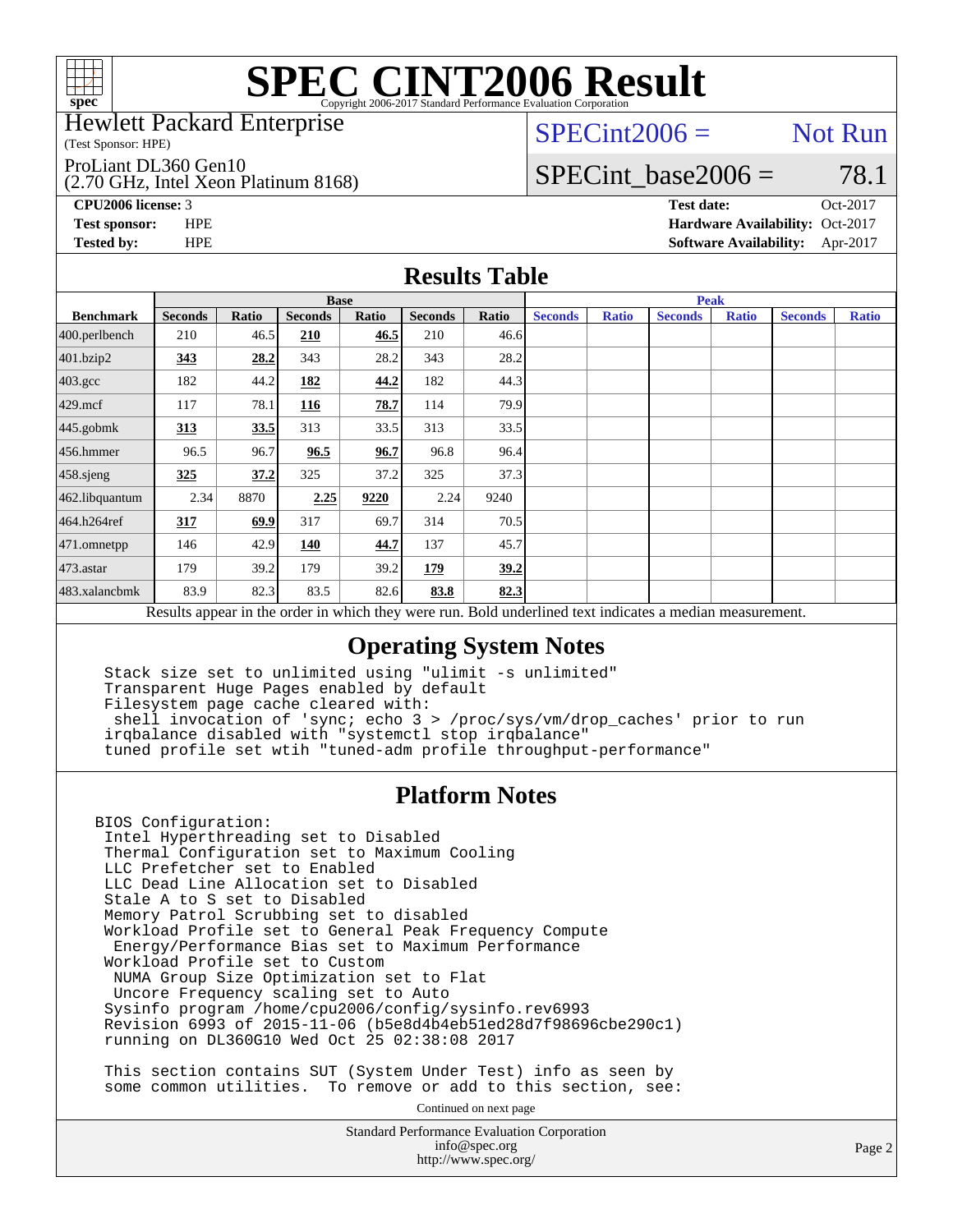

Hewlett Packard Enterprise

(2.70 GHz, Intel Xeon Platinum 8168)

(Test Sponsor: HPE)

 $SPECint2006 =$  Not Run

ProLiant DL360 Gen10

 $SPECTnt\_base2006 = 78.1$ 

**[CPU2006 license:](http://www.spec.org/auto/cpu2006/Docs/result-fields.html#CPU2006license)** 3 **[Test date:](http://www.spec.org/auto/cpu2006/Docs/result-fields.html#Testdate)** Oct-2017 **[Test sponsor:](http://www.spec.org/auto/cpu2006/Docs/result-fields.html#Testsponsor)** HPE **[Hardware Availability:](http://www.spec.org/auto/cpu2006/Docs/result-fields.html#HardwareAvailability)** Oct-2017 **[Tested by:](http://www.spec.org/auto/cpu2006/Docs/result-fields.html#Testedby)** HPE **[Software Availability:](http://www.spec.org/auto/cpu2006/Docs/result-fields.html#SoftwareAvailability)** Apr-2017

#### **[Platform Notes \(Continued\)](http://www.spec.org/auto/cpu2006/Docs/result-fields.html#PlatformNotes)**

 <http://www.spec.org/cpu2006/Docs/config.html#sysinfo> From /proc/cpuinfo

 model name : Intel(R) Xeon(R) Platinum 8168 CPU @ 2.70GHz 2 "physical id"s (chips) 48 "processors" cores, siblings (Caution: counting these is hw and system dependent. The following excerpts from /proc/cpuinfo might not be reliable. Use with caution.) cpu cores : 24 siblings physical 0: cores 0 1 2 3 4 5 8 9 10 11 12 13 16 17 18 19 20 21 24 25 26 27 28 29 physical 1: cores 0 1 2 3 4 5 8 9 10 11 12 13 16 17 18 19 20 21 24 25 26 27 28 29 cache size : 33792 KB From /proc/meminfo MemTotal: 197746168 kB<br>HugePages Total: 0 HugePages\_Total: 0<br>Hugepagesize: 2048 kB Hugepagesize: From /etc/\*release\* /etc/\*version\* os-release: NAME="Red Hat Enterprise Linux Server" VERSION="7.3 (Maipo)" ID="rhel" ID\_LIKE="fedora" VERSION\_ID="7.3" PRETTY\_NAME="Red Hat Enterprise Linux Server 7.3 (Maipo)" ANSI\_COLOR="0;31" CPE\_NAME="cpe:/o:redhat:enterprise\_linux:7.3:GA:server" redhat-release: Red Hat Enterprise Linux Server release 7.3 (Maipo) system-release: Red Hat Enterprise Linux Server release 7.3 (Maipo) system-release-cpe: cpe:/o:redhat:enterprise\_linux:7.3:ga:server uname -a: Linux DL360G10 3.10.0-514.el7.x86\_64 #1 SMP Wed Oct 19 11:24:13 EDT 2016 x86\_64 x86\_64 x86\_64 GNU/Linux run-level 3 Oct 25 02:34 SPEC is set to: /home/cpu2006<br>Filesystem Type Size Used Avail Use% Mounted on /dev/mapper/rhel\_dl360g10-home xfs 318G 40G 279G 13% /home Additional information from dmidecode: Warning: Use caution when you interpret this section. The 'dmidecode' program reads system data which is "intended to allow hardware to be accurately determined", but the intent may not be met, as there are frequent changes to hardware, firmware, and the "DMTF SMBIOS" standard. Continued on next page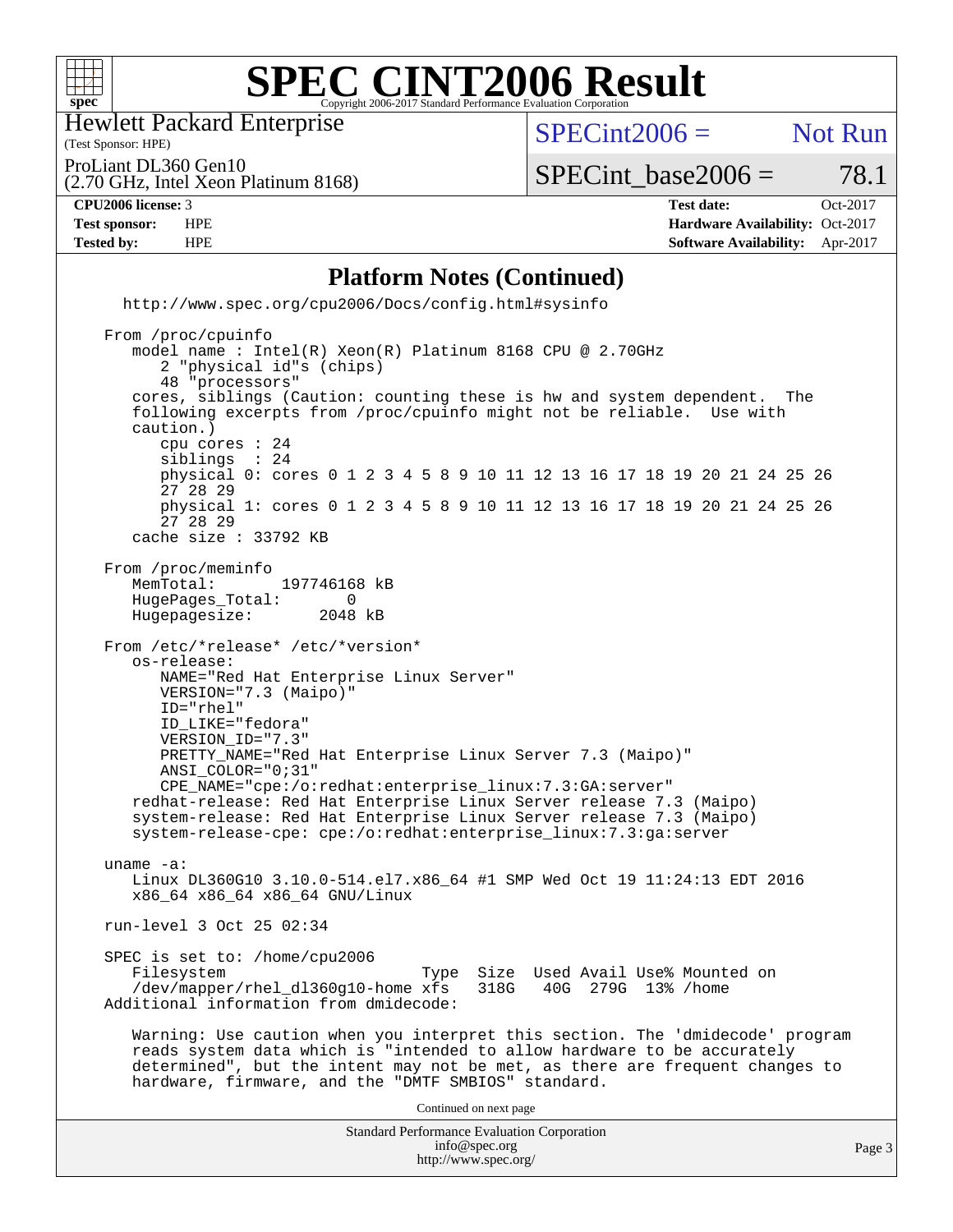

Hewlett Packard Enterprise

(Test Sponsor: HPE)

 $SPECint2006 =$  Not Run

(2.70 GHz, Intel Xeon Platinum 8168) ProLiant DL360 Gen10

SPECint base2006 =  $78.1$ **[CPU2006 license:](http://www.spec.org/auto/cpu2006/Docs/result-fields.html#CPU2006license)** 3 **[Test date:](http://www.spec.org/auto/cpu2006/Docs/result-fields.html#Testdate)** Oct-2017

**[Test sponsor:](http://www.spec.org/auto/cpu2006/Docs/result-fields.html#Testsponsor)** HPE **[Hardware Availability:](http://www.spec.org/auto/cpu2006/Docs/result-fields.html#HardwareAvailability)** Oct-2017 **[Tested by:](http://www.spec.org/auto/cpu2006/Docs/result-fields.html#Testedby)** HPE **[Software Availability:](http://www.spec.org/auto/cpu2006/Docs/result-fields.html#SoftwareAvailability)** Apr-2017

#### **[Platform Notes \(Continued\)](http://www.spec.org/auto/cpu2006/Docs/result-fields.html#PlatformNotes)**

 BIOS HPE U32 09/29/2017 Memory: 24x UNKNOWN NOT AVAILABLE 8 GB 2 rank 2666 MHz

(End of data from sysinfo program)

#### **[General Notes](http://www.spec.org/auto/cpu2006/Docs/result-fields.html#GeneralNotes)**

Environment variables set by runspec before the start of the run: KMP\_AFFINITY = "granularity=fine,compact" LD\_LIBRARY\_PATH = "/home/cpu2006/lib/ia32:/home/cpu2006/lib/intel64:/home/cpu2006/sh10.2" OMP\_NUM\_THREADS = "48"

 Binaries compiled on a system with 1x Intel Core i7-4790 CPU + 32GB RAM memory using Redhat Enterprise Linux 7.2

### **[Base Compiler Invocation](http://www.spec.org/auto/cpu2006/Docs/result-fields.html#BaseCompilerInvocation)**

[C benchmarks](http://www.spec.org/auto/cpu2006/Docs/result-fields.html#Cbenchmarks): [icc -m64](http://www.spec.org/cpu2006/results/res2017q4/cpu2006-20171031-50432.flags.html#user_CCbase_intel_icc_64bit_bda6cc9af1fdbb0edc3795bac97ada53)

[C++ benchmarks:](http://www.spec.org/auto/cpu2006/Docs/result-fields.html#CXXbenchmarks) [icpc -m64](http://www.spec.org/cpu2006/results/res2017q4/cpu2006-20171031-50432.flags.html#user_CXXbase_intel_icpc_64bit_fc66a5337ce925472a5c54ad6a0de310)

### **[Base Portability Flags](http://www.spec.org/auto/cpu2006/Docs/result-fields.html#BasePortabilityFlags)**

 400.perlbench: [-DSPEC\\_CPU\\_LP64](http://www.spec.org/cpu2006/results/res2017q4/cpu2006-20171031-50432.flags.html#b400.perlbench_basePORTABILITY_DSPEC_CPU_LP64) [-DSPEC\\_CPU\\_LINUX\\_X64](http://www.spec.org/cpu2006/results/res2017q4/cpu2006-20171031-50432.flags.html#b400.perlbench_baseCPORTABILITY_DSPEC_CPU_LINUX_X64) 401.bzip2: [-DSPEC\\_CPU\\_LP64](http://www.spec.org/cpu2006/results/res2017q4/cpu2006-20171031-50432.flags.html#suite_basePORTABILITY401_bzip2_DSPEC_CPU_LP64) 403.gcc: [-DSPEC\\_CPU\\_LP64](http://www.spec.org/cpu2006/results/res2017q4/cpu2006-20171031-50432.flags.html#suite_basePORTABILITY403_gcc_DSPEC_CPU_LP64) 429.mcf: [-DSPEC\\_CPU\\_LP64](http://www.spec.org/cpu2006/results/res2017q4/cpu2006-20171031-50432.flags.html#suite_basePORTABILITY429_mcf_DSPEC_CPU_LP64) 445.gobmk: [-DSPEC\\_CPU\\_LP64](http://www.spec.org/cpu2006/results/res2017q4/cpu2006-20171031-50432.flags.html#suite_basePORTABILITY445_gobmk_DSPEC_CPU_LP64) 456.hmmer: [-DSPEC\\_CPU\\_LP64](http://www.spec.org/cpu2006/results/res2017q4/cpu2006-20171031-50432.flags.html#suite_basePORTABILITY456_hmmer_DSPEC_CPU_LP64) 458.sjeng: [-DSPEC\\_CPU\\_LP64](http://www.spec.org/cpu2006/results/res2017q4/cpu2006-20171031-50432.flags.html#suite_basePORTABILITY458_sjeng_DSPEC_CPU_LP64) 462.libquantum: [-DSPEC\\_CPU\\_LP64](http://www.spec.org/cpu2006/results/res2017q4/cpu2006-20171031-50432.flags.html#suite_basePORTABILITY462_libquantum_DSPEC_CPU_LP64) [-DSPEC\\_CPU\\_LINUX](http://www.spec.org/cpu2006/results/res2017q4/cpu2006-20171031-50432.flags.html#b462.libquantum_baseCPORTABILITY_DSPEC_CPU_LINUX) 464.h264ref: [-DSPEC\\_CPU\\_LP64](http://www.spec.org/cpu2006/results/res2017q4/cpu2006-20171031-50432.flags.html#suite_basePORTABILITY464_h264ref_DSPEC_CPU_LP64) 471.omnetpp: [-DSPEC\\_CPU\\_LP64](http://www.spec.org/cpu2006/results/res2017q4/cpu2006-20171031-50432.flags.html#suite_basePORTABILITY471_omnetpp_DSPEC_CPU_LP64) 473.astar: [-DSPEC\\_CPU\\_LP64](http://www.spec.org/cpu2006/results/res2017q4/cpu2006-20171031-50432.flags.html#suite_basePORTABILITY473_astar_DSPEC_CPU_LP64) 483.xalancbmk: [-DSPEC\\_CPU\\_LP64](http://www.spec.org/cpu2006/results/res2017q4/cpu2006-20171031-50432.flags.html#suite_basePORTABILITY483_xalancbmk_DSPEC_CPU_LP64) [-DSPEC\\_CPU\\_LINUX](http://www.spec.org/cpu2006/results/res2017q4/cpu2006-20171031-50432.flags.html#b483.xalancbmk_baseCXXPORTABILITY_DSPEC_CPU_LINUX)

## **[Base Optimization Flags](http://www.spec.org/auto/cpu2006/Docs/result-fields.html#BaseOptimizationFlags)**

[C benchmarks](http://www.spec.org/auto/cpu2006/Docs/result-fields.html#Cbenchmarks):

[-xCORE-AVX2](http://www.spec.org/cpu2006/results/res2017q4/cpu2006-20171031-50432.flags.html#user_CCbase_f-xCORE-AVX2) [-ipo](http://www.spec.org/cpu2006/results/res2017q4/cpu2006-20171031-50432.flags.html#user_CCbase_f-ipo) [-O3](http://www.spec.org/cpu2006/results/res2017q4/cpu2006-20171031-50432.flags.html#user_CCbase_f-O3) [-no-prec-div](http://www.spec.org/cpu2006/results/res2017q4/cpu2006-20171031-50432.flags.html#user_CCbase_f-no-prec-div) [-parallel](http://www.spec.org/cpu2006/results/res2017q4/cpu2006-20171031-50432.flags.html#user_CCbase_f-parallel) [-qopt-prefetch](http://www.spec.org/cpu2006/results/res2017q4/cpu2006-20171031-50432.flags.html#user_CCbase_f-qopt-prefetch) [-auto-p32](http://www.spec.org/cpu2006/results/res2017q4/cpu2006-20171031-50432.flags.html#user_CCbase_f-auto-p32)

Continued on next page